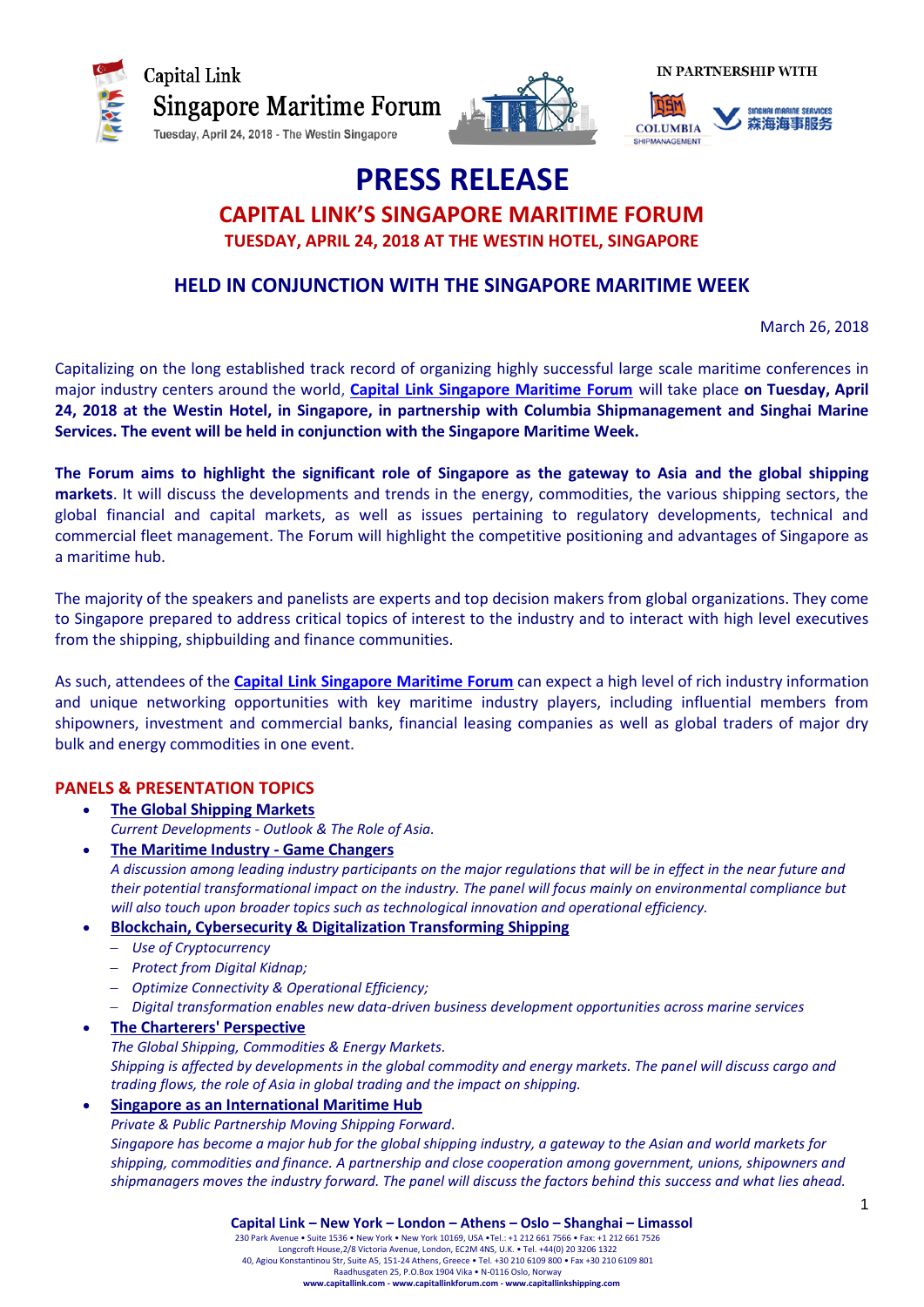

# Capital Link **Singapore Maritime Forum**

Tuesday, April 24, 2018 - The Westin Singapore



**IN PARTNERSHIP WITH** 



# **Financial Leasing as Mainstream Finance**

#### *Leasing Alternatives Throughout Asia.*

*Financial Leasing has become a dominant form of ship finance for the Asian & International Shipping Industry. The panel*  will discuss the outlook for further growth with new market entrants and players, where new capital can come from, what types of deals and owners can quality for leasing and joint ventures between leasing firms & cargo owners. It will *also discuss the various financial leasing options available throughout Asia and the experience of shipping companies who have used them.*

## **Global Shipping Banks & The Availability of Finance for the Shipping Industry**

- *Banks have been the traditional source of finance for the shipping industry - how major shipping banks deal with new regulatory and market challenges.*
- *Is the bank finance market shrinking or growing? Is new capital available for the industry? Who can qualify for bank finance and at what cost and terms?*

## **Alternative Finance & Private Equity**

- *Are there sources of capital beyond bank finance & financial leasing?*
- *New & Alternative Sources of Capital for Projects & Smaller Owners*
- *Credit Funds - Debt Finance & Structured Equity - Private Equity*
- **Gas Sector**
- **Tanker Sector**
- **Dry Bulk/Dry Cargo Sector**

#### **"The Future of Shipping"** - A roundtable discussion among industry leaders.

*A high-level discussion on the evolution of the shipping industry, the main industry drivers, opportunities and challenges for the shipping industry across the board.*

*Shipping markets outlook, energy and commodity flows, investment opportunities, access to capital, the impact of technology, operational and regulatory challenges and more.*

**Moderator:** 

**Ms. Mei Lin Goh,** Partner - Watson Farley & Williams

**Panelists:**

- **Mr. Michael Parker,** Industry Head, Global Shipping & Logistics and Chairman, EMEA Corporate Banking **Citi**
- **Dr. Martin Stopford,** Non-Executive President Clarkson Research Services Limited
- **Mr. Jeremy Nixon,** CEO Ocean Network Express
- **Dr. Nikos Tsakos,** President & CEO Tsakos Energy Navigation; Chairman INTERTANKO
- **Mr. Esben Poulsson,** Chairman, International Chamber of Shipping; President Singapore Shipping Association; Executive Chairman -ENESEL

#### **REGISTRATION**

To register please visit the link below: <http://forums.capitallink.com/shipping/2018singapore/signup.html>

# **TARGET AUDIENCE:**

Ship Brokers • Ship Owners • Ship Managers • Ship Operators • Charterers • Risk Insurers • Arbitrators • Marine Technology Experts • Commercial Bankers • Investment Bankers • Private Equity Firms • Financial Analysts • Financial Planners • Securities Analysts • P&I Club Executives • Lawyers and Insurers • Financial Leasers • Retail and Institutional Brokers • Flag Registries • Financial Press & Media

#### **PARTICIPATING COMPANIES:**

AAL Shipping • ABN AMRO • AET Tanker • Ardmore Shipping • Bilsea Group • BIMCO • BW LPG • Cargill • Citi • Clarkson Research Services Limited • Columbia Marlow • Commonwealth Bank of Australia • D'Amico International Shipping • Dr. Peters Group • Drewry • Drewry Maritime Financial Research • DVB Bank • ENESEL • Eniram – A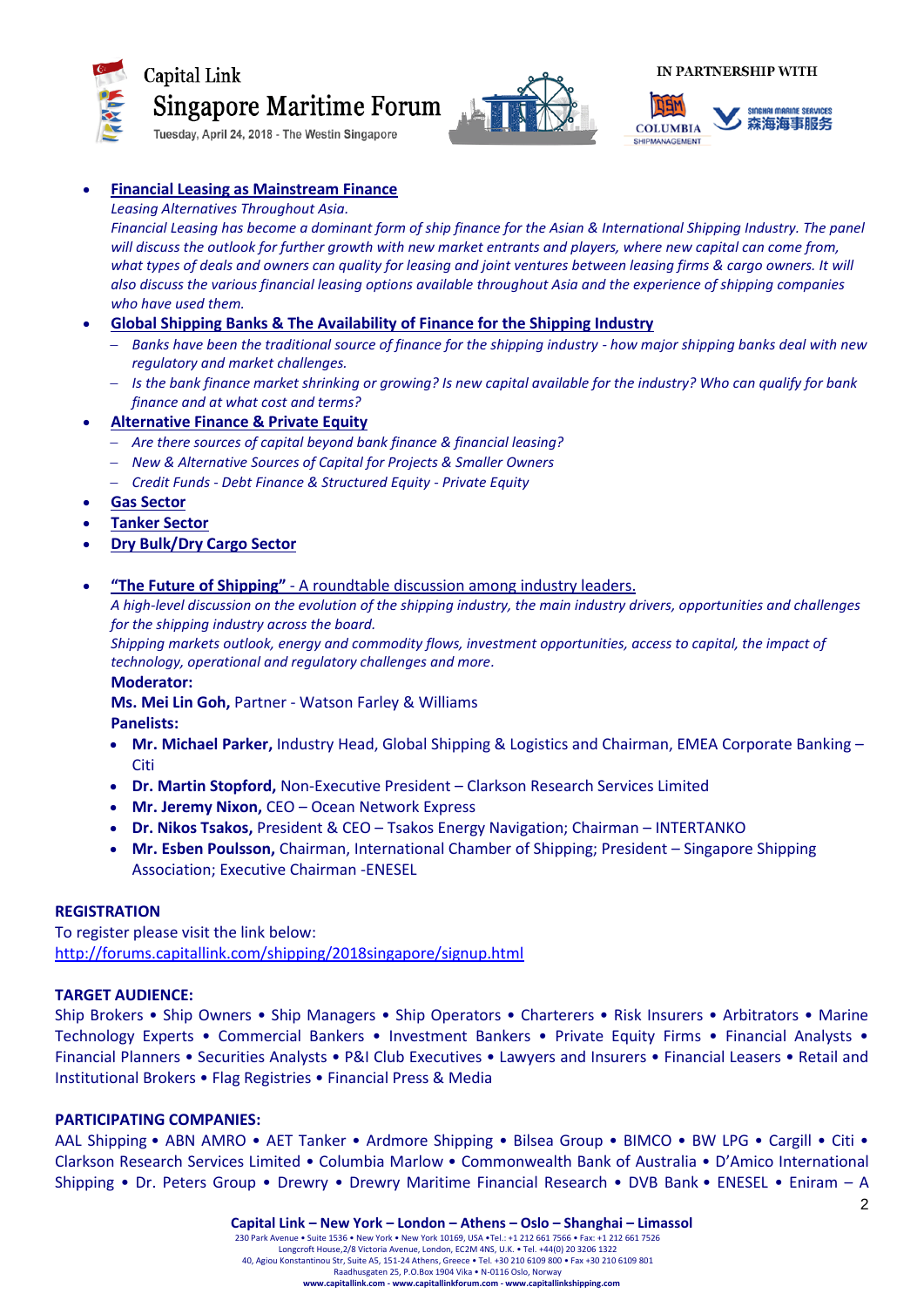

# Capital Link **Singapore Maritime Forum**

Tuesday, April 24, 2018 - The Westin Singapore





**SIDGHAI MARIDE SERVICES** ● 森海海事服务 **COLUMBIA** IPMANAGEMENT

Wartsila Company • Epic Gas • Fearngas (Singapore) Pte Ltd • Fourth Insurance Office, Inc. • GGL Asset Management • Golden Stena • Great Eastern Shipping Co. Ltd. • Holman Fenwick, Willan • HSH Nordbank • ICBC Financial Leasing • International Chamber of Shipping • INTERTANKO • Invest HK • ITF • Mayer Brown JSM • Meerbaum Capital Solutions Inc. • Miclyn Express Offshore • MPA • Navig8 Group • Noble • NORD L/B • NorthCape Pte Ltd • Ocean Network Express • Pacific Basin • Pacific Gas • Pacific International Lines (PTE) Ltd • PortCDM Council • Ridgebury Tankers • RightShip • RISE Viktoria • Singapore Shipping Association • Singhai Marine Services • Stephenson Harwood • Stifel Financial Corp. • Storm Capital Partners • Taiping & Sinopec Financial Leasing Co., Ltd • Tototheo Maritime RIC • Trafigura • Transport Capital Pte Ltd • Tsakos Energy Navigation • Watson Farley & Williams

## **THE CONFERENCE IS ORGANIZED:**

**IN PARTNERSHIP WITH:** Columbia Shipmanagement **•** Singhai Marine Services **SPONSORS:**

**GLOBAL LEAD SPONSOR:** Tsakos Energy Navigation Ltd.

**GLOBAL GOLD SPONSORS:** Clay Maitland • Columbia Shipmanagement • Tototheo Maritime

**GLOBAL SPONSORS:** ABN AMRO • citi • DVB • Fourth Insurance Office Inc. • Nord LB • Watson Farley & Williams **EVENT SPONSORS:** Eniram a Wartsila Company • HFW • HSH NORDBANK • Invest HK • Mayer Brown • Meerbaum Capital Solutions Inc. • Stephenson Harwood (Singapore) Alliance

**SUPPORTING SPONSORS:** AAL • D'Amico International Shipping S.A. • Epic Gas • Gauci-Maistre Xynou • The Great Eastern Shipping Co. Ltd. • Navig8 • Ridgebury Tankers

**COCKTAIL SPONSORS:** seAcAre • Singapore Organization of Seamen

**MEDIA PARTNERS:** Asia Oil and Gas • cnss.com.cn • [www.gangkouquan.com](http://www.gangkouquan.com/) • Lloyd's List • Marine Circle • [www.marino-world.com](http://www.marino-world.com/) • Maritime Executive • [www.chineseshipping.com.cn](http://www.chineseshipping.com.cn/) • [www.ship.sh](http://www.ship.sh/) • Ship2Shore • Ship Management • [www.sol.com.cn](http://www.sol.com.cn/) • TradeWinds • WorldOils • XD Xinde Marine News

**SUPPORTING ORGANIZATIONS:** BIMCO • Shanghai Shipbrokers Association • International Chamber of Shipping • seAcAre • Seamaster • Singapore Organization of Seamen • Singapore Shipping Association

## **For further information, please contact:**

**NEW YORK** // Mrs. Olga Bornozi & Mrs. Eleni Bej Tel. +1 212 661 75 66 - Email: [obornozi@capitallink.com](mailto:obornozi@capitallink.com) ; ebej@capitallink.com

**For more details and extensive information, please visit:** [http://forums.capitallink.com/shipping/2018singapore/index.html](http://forums.capitallink.com/shipping/2018china/index.html)

The CAPITAL LINK website: [www.capitallink.com](http://www.capitallink.com/)  The CAPITAL LINK FORUM website: [www.capitallinkforum.com](http://www.capitallinkforum.com/)

#### **ORGANIZERS**

**Founded in 1995, Capital Link is a New York based investor relations, financial communications and advisory firm with a strategic focus on the maritime, commodities and energy sectors, MLPs, as well as Closed-End Funds and ETFs.** Based in **New York City,** Capital Link has presence in **London, Athens & Oslo**. **Capital Link is a member of the Baltic Exchange** and works very closely with the **New York Stock Exchange, NASDAQ** and the **London Stock Exchange** as well as with major international and supranational organizations and industry associations in the areas of the firm's strategic concentration.

Our proactive approach, which integrates **Investor Relations, Information Technology and Media**, enhances awareness and branding for our clients through tailored outreach programs targeting analysts, institutional and individual investors and the financial media complemented by extensive and uniquely powerful marketing platforms. **Capital Link offers a full suite of services including strategic and corporate advisory, investor relations, media relations, public and industry relations and the organization of corporate events. Capital Link is also known for the organization of** large scale, high quality **Investment Forums** focusing on maritime transportation and U.S. investment products in key industry centers, such as **New York, London, Athens, Limassol, Shanghai and Singapore.** We organize twelve to fourteen conferences annually, of which seven are focused on the maritime sector. **The Capital Link Investment Forums** feature industry leaders and draw the elite of the global financial and investment communities. The **Capital Link brand** is widely-recognized and valued worldwide by participants in these